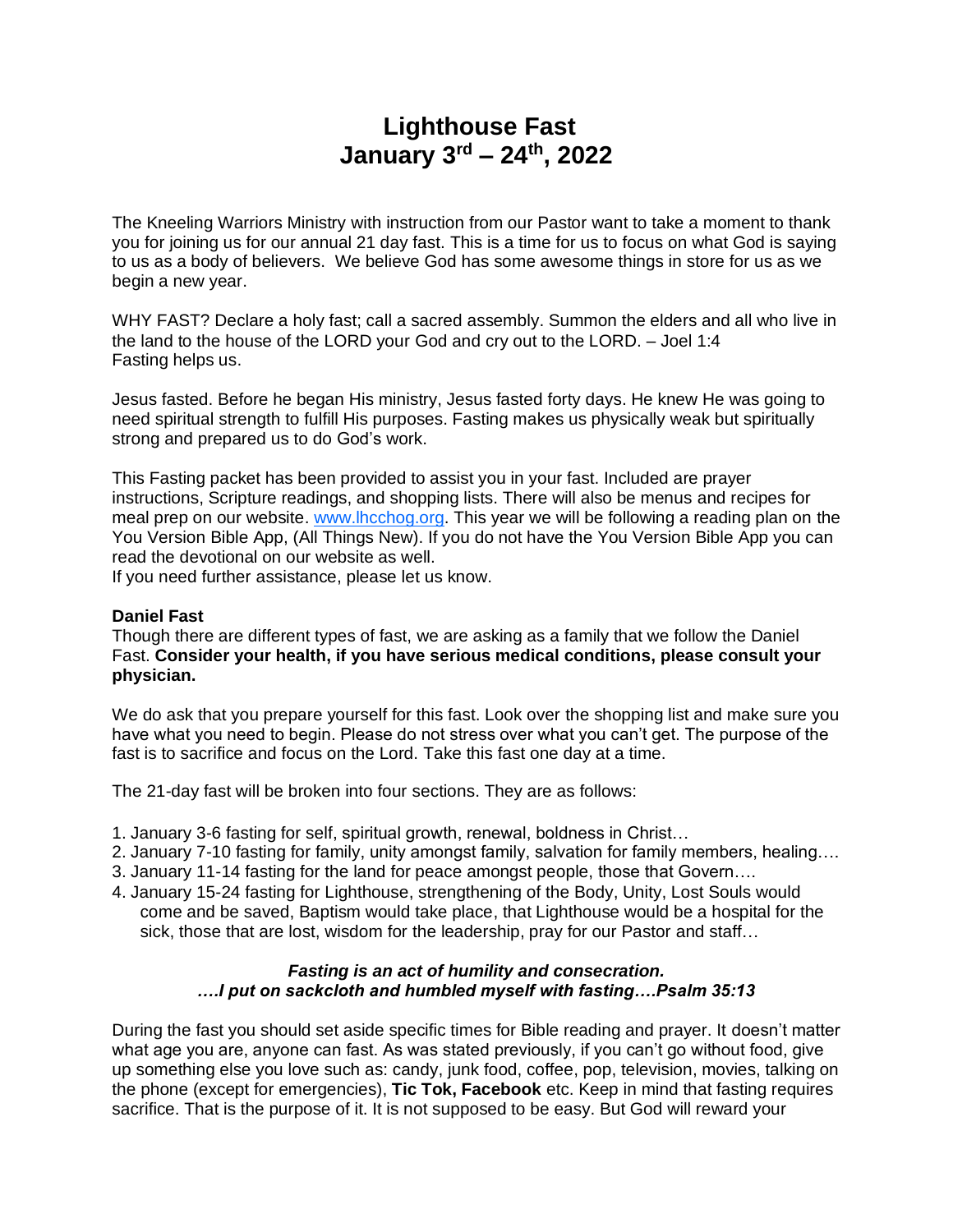sacrifice.

Please keep in mind that a fast without prayer is just being hungry for nothing. You must make an effort to devote yourself to prayer. Many pray during the time of meals they have given up. You decide the time but please pray much. Also, we are asking that you join with our Lighthouse family and pray each day from 12N – 1P. If you are working and cannot devote an hour, please pray for however long you can during this time period.

God bless you as you begin this "spiritual journey. "Remember to take it one day at a time, be prayerful as you go, read the recommended scripture that has been provided for each day and keep a journal to write down prayer requests, answers and changes you see both in yourself and those for whom you will be praying. Please feel free to share what God is doing on our GroupMe page as well and on our Kneeling Warriors Prayer Line on Wednesday evenings. The dial in # is 1-218-632-3789, passcode# 5444846873.

*Pastor Dale & The Kneeling Warriors Prayer Ministry*

## **Christian Fasting - What is it?**

Biblically, fasting is abstaining from food, drink, sleep or sex to focus on a period of spiritual growth. Specifically, we humbly deny something of the flesh to glorify God, enhance our spirit, and go deeper in our prayer life.

## **Christian Fasting - Focus Deeper on God**

Christian fasting isn't some kind of a "work" that's commanded by Christ or required by Scripture. However, that doesn't mean that fasting isn't recommended as a part of our spiritual growth. The Book of Acts records believers fasting before they made important decisions [\(Acts](http://www.allaboutgod.com/truth/acts-13.htm#4)  [13:4;](http://www.allaboutgod.com/truth/acts-13.htm#4) [14:23\)](http://www.allaboutgod.com/truth/acts-14.htm#23). Fasting and prayer are often linked together [\(Luke 2:37;](http://www.allaboutgod.com/truth/luke-2-2.htm#37) [5:33\)](http://www.allaboutgod.com/truth/luke-5-2.htm#33). Too often, the focus of fasting is on the lack of food. However, the purpose of fasting is to take our eyes off the things of this world and instead focus on God. Fasting is a way to demonstrate to God and to ourselves that we are serious about our relationship with Him. Although fasting in Scripture is almost always a fasting from food, there are other ways to fast. Anything you can temporarily give up in order to better focus on God can be considered a fast [\(1 Corinthians 7:1-5\)](http://www.allaboutgod.com/truth/1-corinthians-7.htm). Fasting should be limited to a set time, especially when the fasting is from food. Extended periods of time without eating are harmful to the body. Fasting is not intended to punish our flesh, but to focus on God.

Fasting should not be considered a "dieting method" either. We shouldn't fast to lose weight, but rather to gain deeper fellowship with God. Yes, anyone can fast. Some may not be able to fast from food (diabetics, for example), but everyone can temporarily give up something in order to focus on God. Even unplugging the television for a period of time can be an effective fast.

Yes, it's a good idea for believers to fast from time to time. The only Biblical reason to fast is to develop a closer walk with God. By taking our eyes off the things of this world, we can focus better on Christ. "When you fast, do not look somber as the hypocrites do, for they disfigure their faces to show men they are fasting. I tell you the truth, they have received their reward in full. But when you fast, put oil on your head and wash your face, so that it will not be obvious to men that you are fasting, but only to your Father, who is unseen; and your Father, who sees what is done in secret, will reward you" [\(Matthew 6:16-18\)](http://www.allaboutgod.com/truth/matthew-6.htm).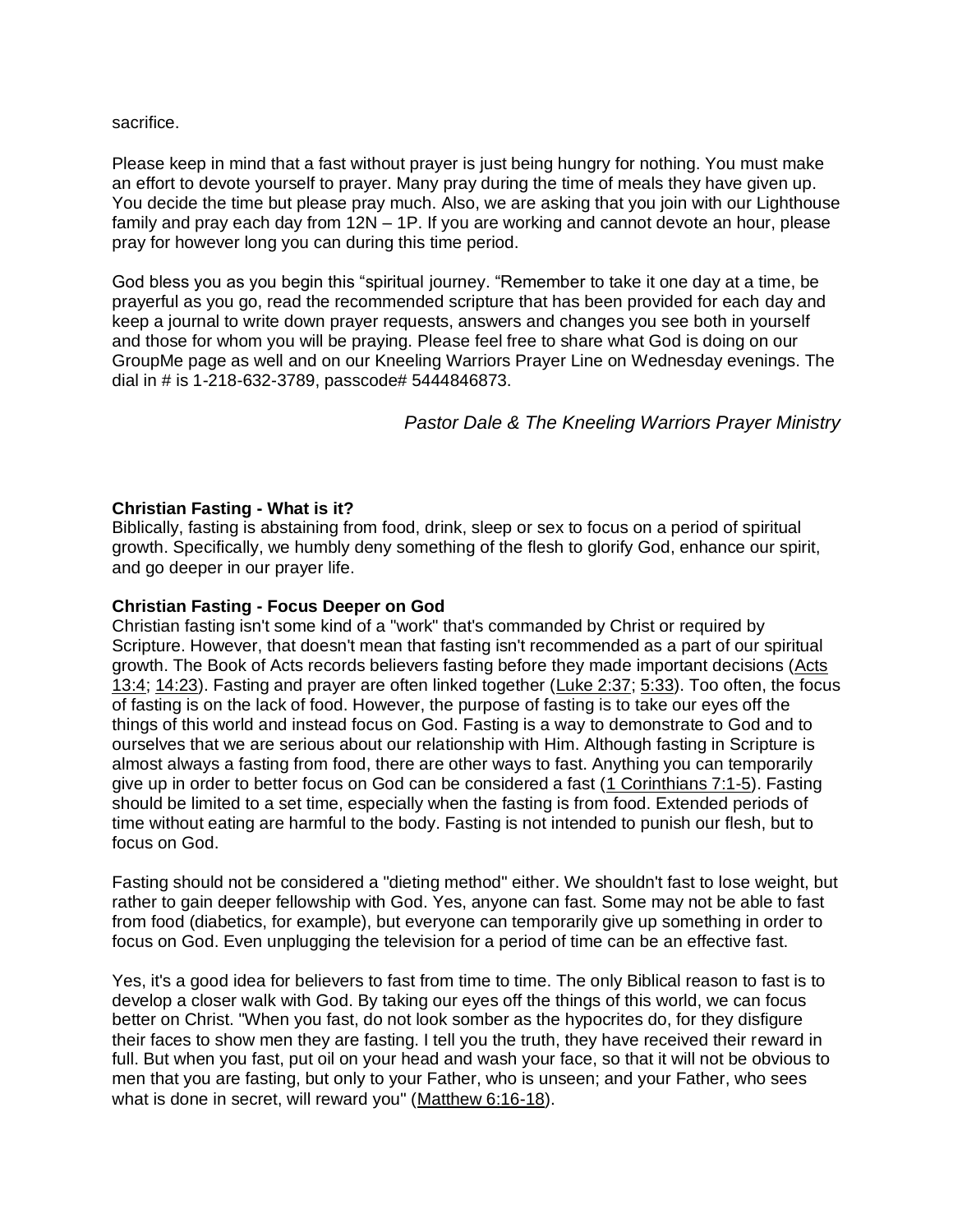## **Christian Fasting - A Lifestyle of Servant Living**

Christian fasting is more than denying ourselves food or something else of the flesh - it's a sacrificial lifestyle before God. In [Isaiah 58,](http://www.allaboutgod.com/truth/isaiah-58.htm) we learn what a "true fast" is. It's not just a one-time act of humility and denial before God, it's a lifestyle of servant ministry to others. As Isaiah tells us, fasting encourages humility, loosens the chains of injustice, unties the chords of the yoke, frees the oppressed, feeds the hungry, provides for the poor, and clothes the naked. This concept of fasting isn't a one-day thing - it's a lifestyle of servant living for God and others.

"Then your light shall break forth like the morning, your healing shall spring forth speedily, and your righteousness shall go before you; the glory of the Lord shall be your rear guard. Then you shall call, and the Lord will answer; you shall cry, and He will say, 'Here I am' [\(Isaiah 58:8-9\)](http://www.allaboutgod.com/truth/isaiah-58.htm).

# **FASTING FOR SELF** January 3 - 6

Fasting for self was chosen first because we must be o.k. ourselves before we can assist someone else.

The Word of God says: "Why do you look at the speck of sawdust in your brother's eye and pay no attention to the plank in your own eye? How can you say to your brother, 'Let me take the speck out of your eye,' when all the time there is a plank in your own eye? You hypocrite, first take the plank out of your own eye, and then you will see clearly to remove the speck from your brother's eye." (Matthew 7:3-5, NIV) In other words, fix you before you try to fix someone else.

During these 4 days please read the scriptures provided and ask God to show you the real you. Ask Him to speak to you through His word. To allow the Light of the Holy Spirit to show you areas that need changing. Don't be afraid to be real. Authentic*.* Being authentic means I am real, and I am not afraid to know the real me. I can't change what needs to be changed until I see it. During this time concentrate on you, no one else, that will come later. Remember to keep notes in your journal.

### **Scriptures**

- 1. Philippians 2:1-11, 1 Peter 5:5-6 (humility)
- 2. Proverbs 16:5, 16:18-19, Luke 18:9-14 (pride)
- 3. Ephesians 1:3-14, 1 Peter 2:9, (Spiritual Identity)
- 4. Colossians 3:1-17, 1 Peter 1:13-16 (Holy living)
- 5. Romans 8:5-8, Galatians 5:16-26 (live by the Spirit)
- 6. Romans 12:1-2, Philippians 4:8 (renewed mind)
- 7. 1 Samuel 15:22-23, Deuteronomy 28 (obedience)
- 8. 2 Corinthians 10:4-5, Ephesians 6:10-18 (spiritual warfare)
- 9. Psalm 119:9-11, 1 Thessalonians 4:3-8 (purity)
- 10. Matthew 6:14-15,18:21-35, (forgiveness)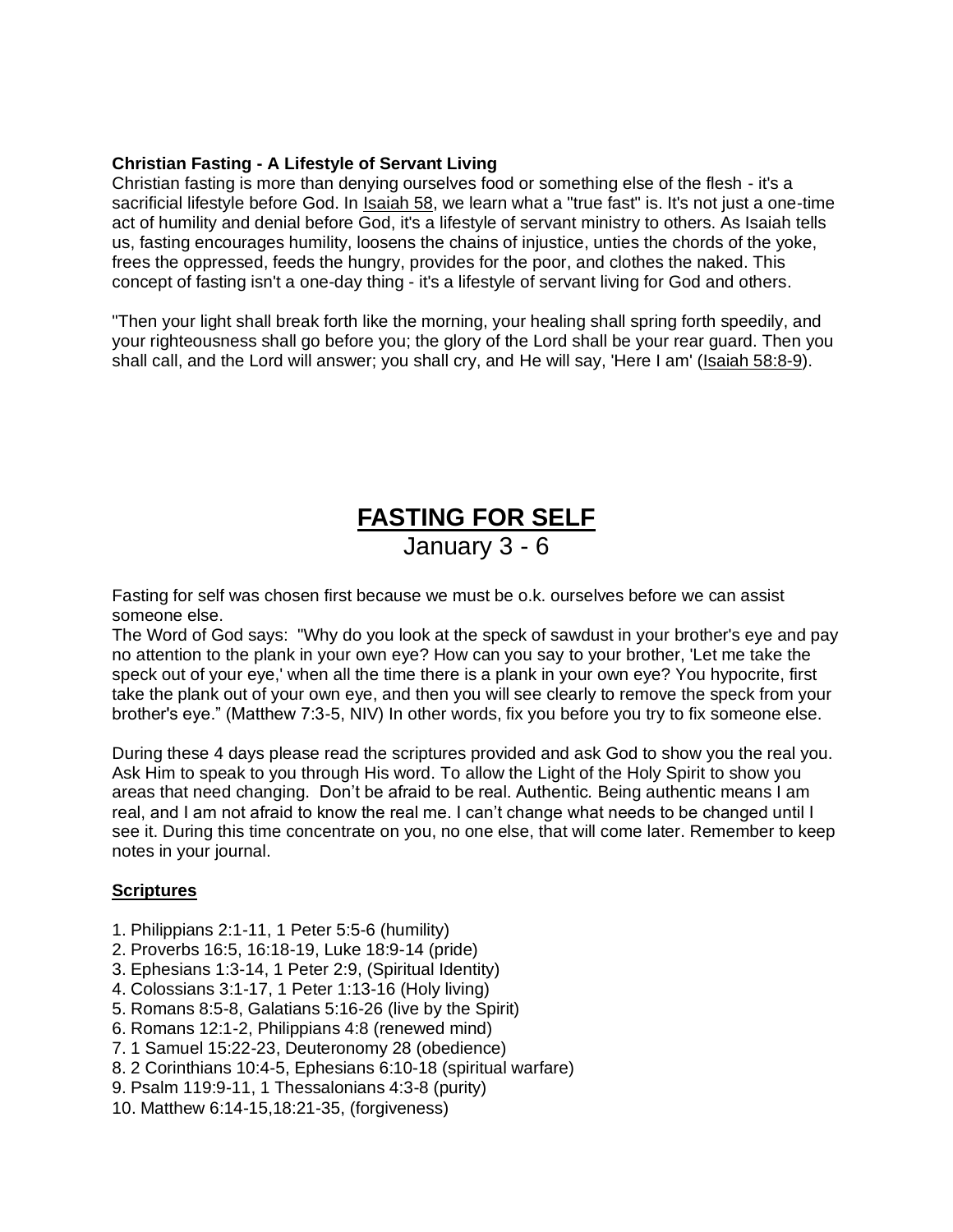Prayer:

Father, during the next 4 days please help me to see me the way you see me. I want to be real, not fake. I want to grow closer to you. I want to know what makes you happy so I can do it. Lord, forgive me, change me, help me, renew my mind and help me to see things and people the way you do. Help me Lord to be a Better Me.

Your child\_\_\_\_\_\_\_\_\_\_\_\_\_\_\_\_\_\_\_\_\_\_\_\_\_\_\_\_\_\_\_\_\_\_\_\_\_\_.

# **FASTING FOR FAMILY** January 7-10

During these 4 days please meditate on the scriptures provided as you pray for your family members. Ask God to reveal areas of needed prayer. Remember to be patient with your family as you pray for them. Write requests and answers as well as what God reveals to you in your daily journal.

## **Scriptures**

- 1. Ephesians 5:25-33, Colossians 3:19, 1 Peter 3:7 (husbands)
- 2. Ephesians 5:22-24, Colossians 3:18, 1 Peter 3:1-6 (wives)
- 3. Titus 2:1- 8, Colossians 3:21(fathers/mothers)
- 4. Colossians 3:20, Ephesians 6:1-3, (children)
- 5. Deuteronomy 6:1-9, 11:19-21 (Teach your children)
- 6. Genesis 2:20-24, 1 Corinthians 7:1-5, Ephesians 5:21, Hebrews 13:4, (marriage)
- 7. Ephesians 4:22-32, Colossians 3:1-17 (family unity)
- 8. Proverbs 23:13-14, 1 Samuel 3:11-18, Hebrews 12:5-11 (discipline)
- 9. 1 Corinthians 13:4-8a, Ephesians 4:1-3 (family support)
- 10. 1 Kings 17:7-16, Matthew 6:25-34, Philippians 4:19 (provision)

Prayer:

Father, I am asking your help for my family. (Spouse, children, parents, extended family members) You know their needs (spiritual, emotional, relational, financial, etc.). Please God, help my family. For any family members that don't know you God help them to be saved and set free.

Your Child **Exercise 2008** 

# **FASTING FOR THE LAND** January 11 -14

We are told in the Word of God to pray for the Land, the government, those in leadership. If we want to see change in our neighborhoods, communities, city, state, country and even our world,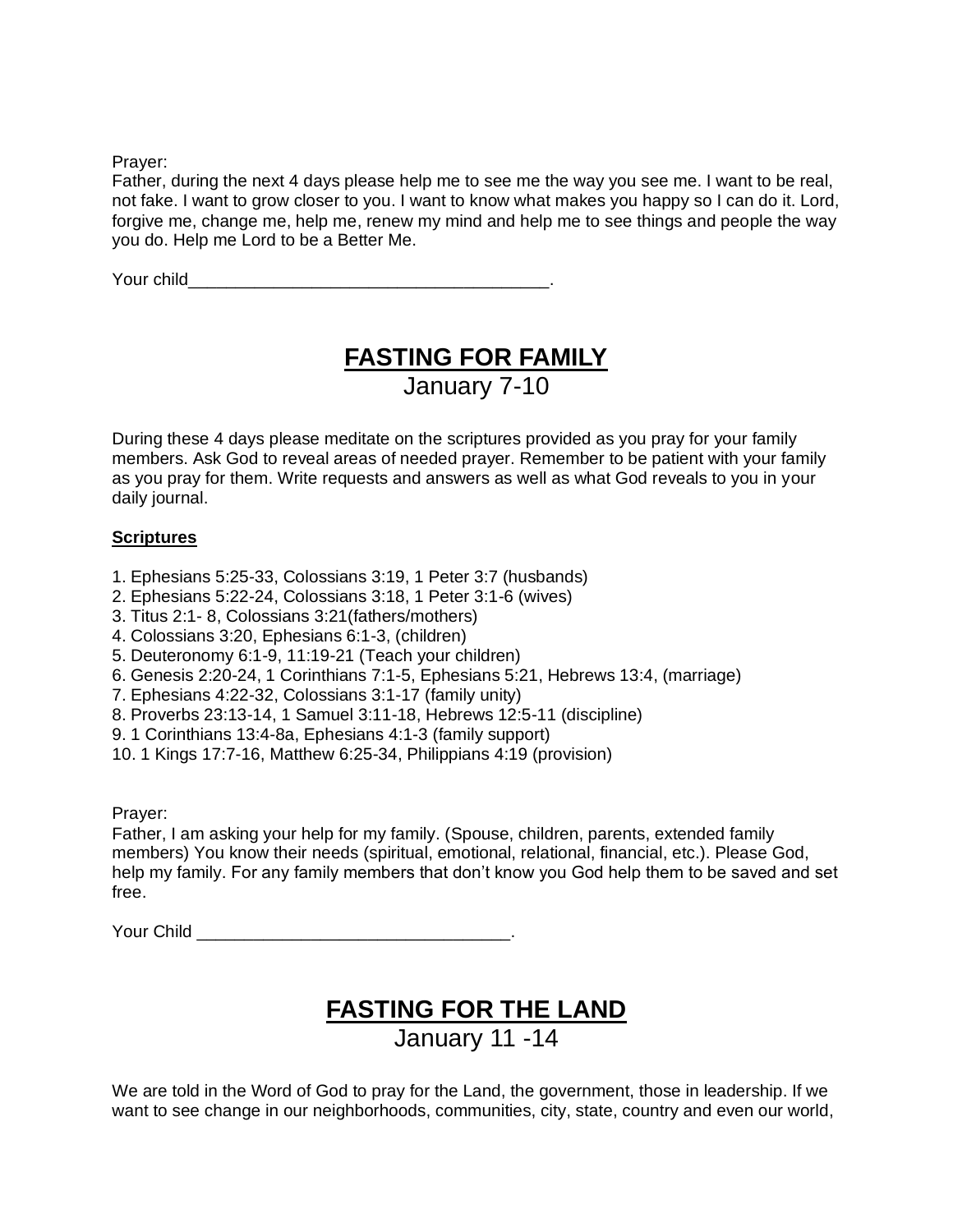the church must be willing to pray and fast. As you pray and meditate over these next 4days, ask God to show you the needs. Remember to write in your daily journal.

### **Scriptures**

- 1. 2 Chronicles 7:14 (healing)
- 2. Luke 10:25—37 (neighbors)
- 3. Romans 13:1-7, 1 Peter 2:13-17 (government)
- 4. 1 Timothy 6:3-19, (economy)
- 5. Matthew 5:13-16, (Godly examples)
- 6. Ezekiel 37:1-14 (revival)
- 7. Psalm 122:6 (peace)
- 8. Matthew 21:18-22 (fruit)

### Prayer:

Lord, we seek your help for our land. We want better conditions for people both spiritual and economical and so we pray for your direction and help. Lord Deliver us from this deadly virus and all the gun violence. We ask you to show us what we can do to fight against injustices, unfairness, discrimination, racism. Give us the boldness to speak out and to take action whenever necessary and not fold in fear.

Your Child

# **FASTING FOR LIGHTHOUSE** January 15 - 24

For the final 10 days of the fast we will be fasting and praying for our church. We are grateful to God for the many blessings and miracles He has given the Lighthouse family. With great blessings come great responsibility. As a church, God has positioned us in a place of harvest. There are souls all around us just waiting to be rescued. We have an obligation as God's church to be much more than a *social club*. We are to be a place of refuge. A people of God, able to be used by Him as He saves the lost. We are told to go into the highways and byways and compel people to come to Jesus. We are to tell our story. Let people know of the goodness of our God. Let them know how He has blessed us both as a church and as individuals. We are to be disciple makers. Not to fill up Lighthouse, but to expand God's Kingdom.

During this final phase of the fast there are some very specific needs I am asking you to fast and pray for.

### **Pastoral/ministerial staff: Pastor Dale, Pastor Mark, Minister Bobbie, Min. Deverett:**

Pray for our spiritual, financial, and physical health. Pray for our families. In addition, pray that our heavenly Father would give us vision and purpose and provisions to do His great work. That He would blanket us with His protection and anointing as we boldly minister to those in need and obediently equip the saints for the work of ministry.

### **All Ministry leaders:**

Those who are currently serving and those who are preparing to serve. Pray for their spiritual and physical health, their finances, and their families. Pray that God would direct the ministries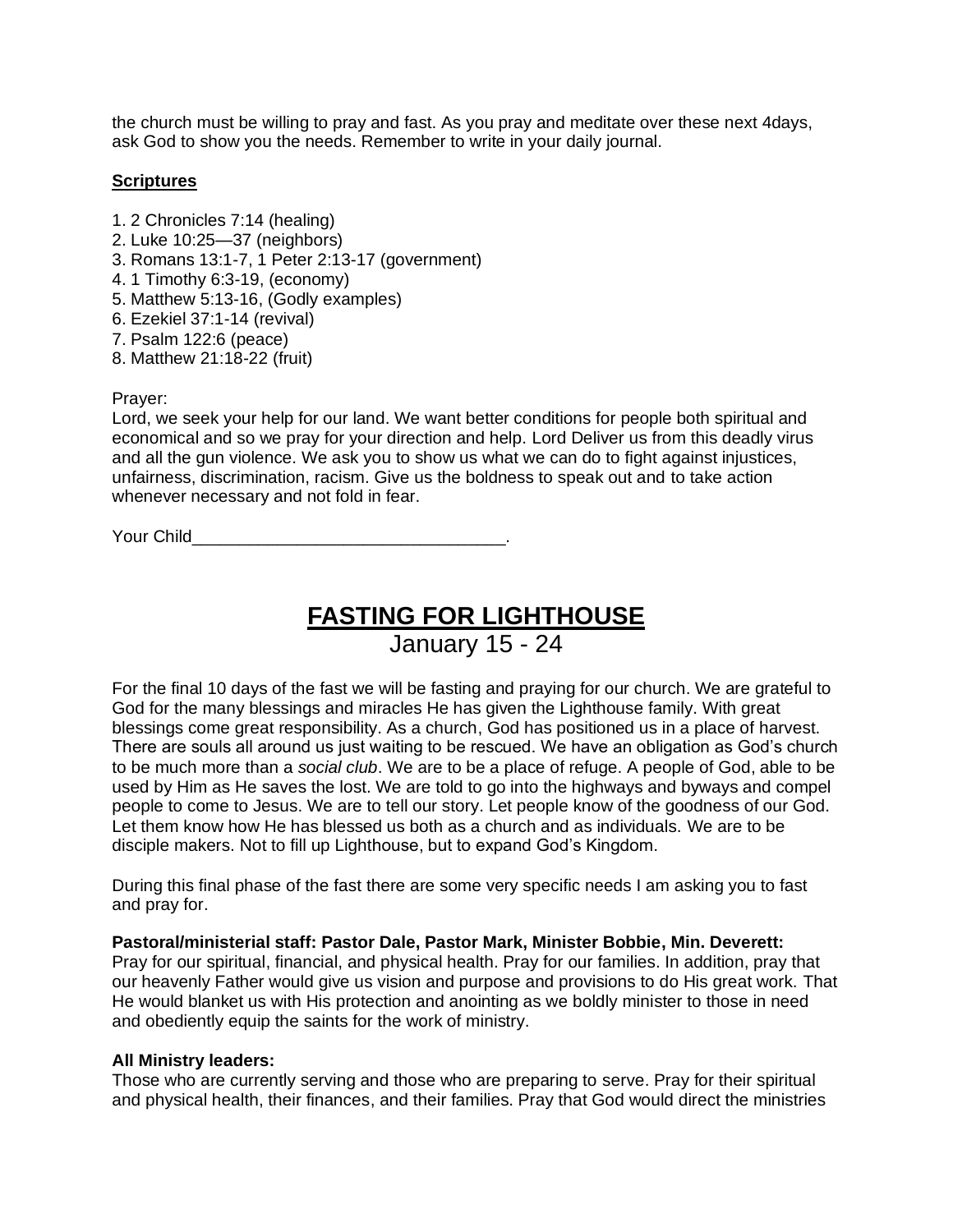they have been asked to lead. Give them wisdom and boldness, that they would be effective leaders. Willing to sacrifice where needed.

#### **Church Council:**

Pray for their spiritual and physical health. Ask God to give wisdom and direction to each member. Give them a clear vision for the future of the church.

### **Finances:**

Pray that all financial needs of the church be met. That tithes and offerings be given cheerfully and consistently. That wisdom be given to those in charge of handling the finances of the church.

### **Church ministries:**

Pray that each ministry of Lighthouse be effective. That necessary changes be made without murmur or complaint. That new ministries be birthed as need arises.

### **Lighthouse family members:**

Pray for their spiritual, physical and financial health. That they would be open to the leading of the Holy Spirit. That they would seek God, and His will. Pray that God would help each disciple of Christ understand that we are all called to be disciples who make disciples. And to use our God given gifts for His glory.

### **Unity in the body:**

The desire of Jesus is that we would be one even as He and His Father are one. I for one, am in complete agreement with Jesus. Join me in prayer for unity in the body of believers at Lighthouse. That we would be on one accord. That we would bear one another burdens, praying for one another. Understanding that together, we can do more for the kingdom. Seek to be a repairer of the breeches (the broken places). Remembering that we have been given the ministry of reconciliation and that anyone who sows seeds of discord among the family is displeasing to God.

#### **Ministry Needs:**

At this time, We need a youth leader and children's ministry leader. Again, I believe God has just the right persons for these ministries, but we must seek Him. (I believe these persons may already be in our church.)

We need a Media Ministry leader and again I believe them to be in our midst. Please join together in prayer seeking the will of God.

### **Lost Souls:**

The Word of God tells us to pray for those who are lost. During this time ask God to give us a deep burden for lost souls. A desire to go after those who do not know Christ. Matthew says: The harvest is ripe, but the laborers are few. Pray that the Lord of the harvest would send workers into His vineyard.

### **Scriptures**

1. 1 Timothy 2:1-4, 1 Timothy 5:17-22, 2 Timothy 3:10-4:5, Hebrews 13:17-18, 1 Peter 5:1-4